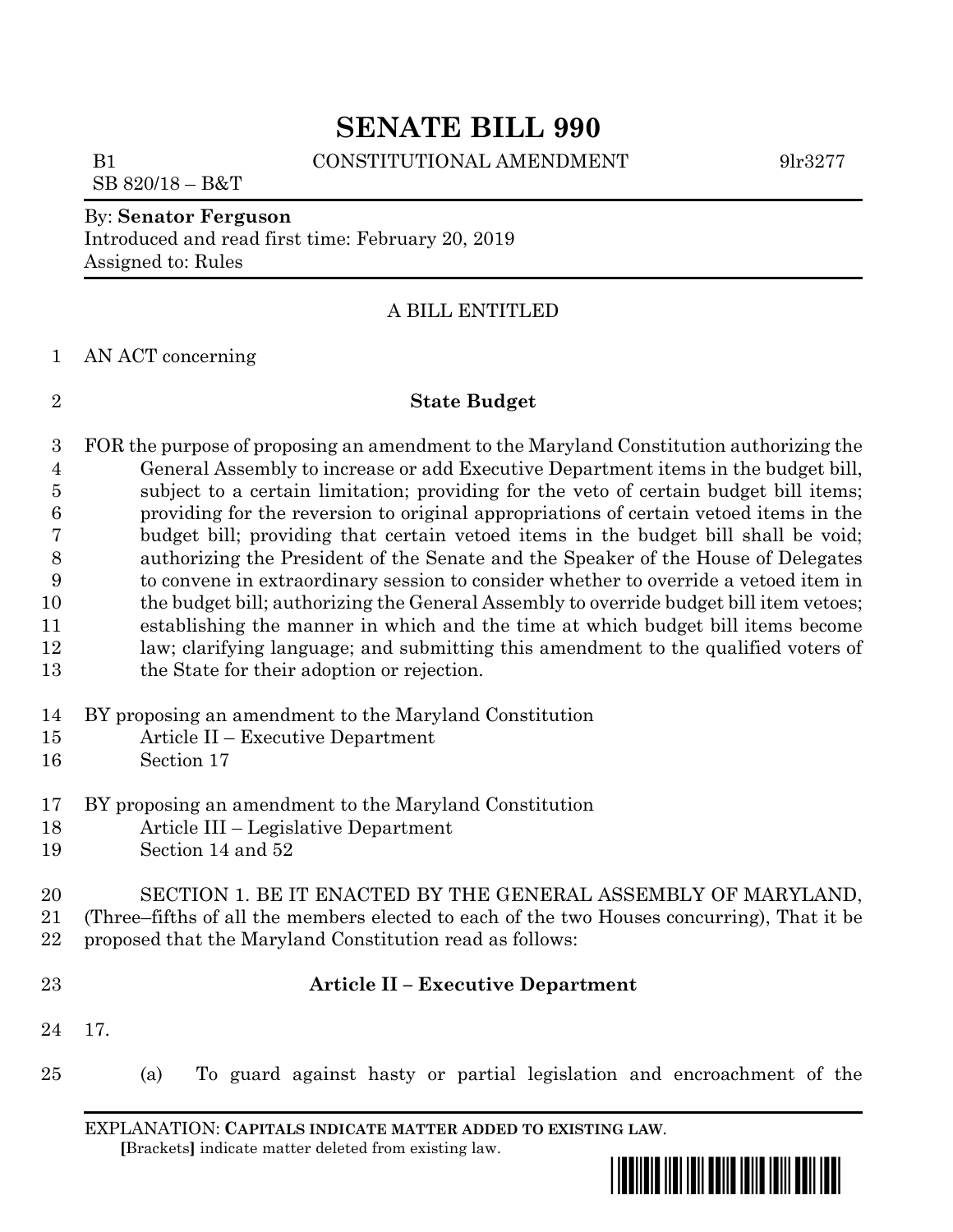#### **SENATE BILL 990**

 Legislative Department upon the co–ordinate Executive and Judicial Departments, every Bill passed by the House of Delegates and the Senate, before it becomes a law, shall be presented to the Governor of the State. If the Governor approves **[**he**] THE BILL, THE GOVERNOR** shall sign it**[**, but if not he**]. EXCEPT FOR THE BUDGET BILL, IF THE GOVERNOR DISAPPROVES THE BILL, THE GOVERNOR** shall return it with **[**his**]** objections to the House in which it originated, which House shall enter the objections at large on its Journal and proceed to reconsider the Bill. Each House may adopt by rule a veto calendar procedure that permits Bills that are to be reconsidered to be read and voted upon as a single group. The members of each House shall be afforded reasonable notice of the Bills to be placed on each veto calendar. Upon the objection of a member, any Bill shall be removed from the veto calendar. If, after such reconsideration, three–fifths of the members elected to that House pass the Bill, it shall be sent with the objections to the other House, by which it shall likewise be reconsidered, and if it passes by three–fifths of the members elected to that House it shall become a law. The votes of both Houses shall be determined by yeas and nays, and the names of the persons voting for and against the Bill shall be entered on the Journal of each House respectively.

 (b) If any Bill presented to the Governor while the General Assembly is in session is not returned by **[**him**] THE GOVERNOR** with **[**his**]** objections within six days (Sundays excepted), the Bill shall be a law in like manner as if **[**he**] THE GOVERNOR** signed it, unless the General Assembly, by adjournment, prevents its return, in which case it shall not be a law.

 (c) Any Bill presented to the Governor within six days (Sundays excepted), prior to adjournment of any session of the General Assembly, or after such adjournment, shall become law without the Governor's signature unless it is vetoed by the Governor within 30 days after its presentment.

 (d) Any Bill**, EXCEPT THE BUDGET BILL,** vetoed by the Governor shall be returned to the House in which it originated immediately after the House has organized at the next regular or special session of the General Assembly**, OTHER THAN IN EXTRAORDINARY SESSION CONVENED UNDER SUBSECTION (G) OF THIS SECTION**. The Bill may then be reconsidered according to the procedure specified in this section. Any Bill enacted over the veto of the Governor, or any Bill which shall become law as the result of the failure of the Governor to act within the time specified, shall take effect 30 days after the Governor's veto is over–ridden, or on the date specified in the Bill, whichever is later. If the Bill is an emergency measure, it shall take effect when enacted. No such vetoed Bill shall be returned to the Legislature when a new General Assembly of Maryland has been elected and sworn since the passage of the vetoed Bill.

 (e) **[**The**] EXCEPT FOR THE BUDGET BILL, THE** Governor shall have power to disapprove of any item or items of any Bills making appropriations of money embracing distinct items, and the part or parts of the Bill approved shall be the law, and the item or items of appropriations disapproved shall be void unless repassed according to the rules or limitations prescribed for the passage of other Bills over the Executive veto.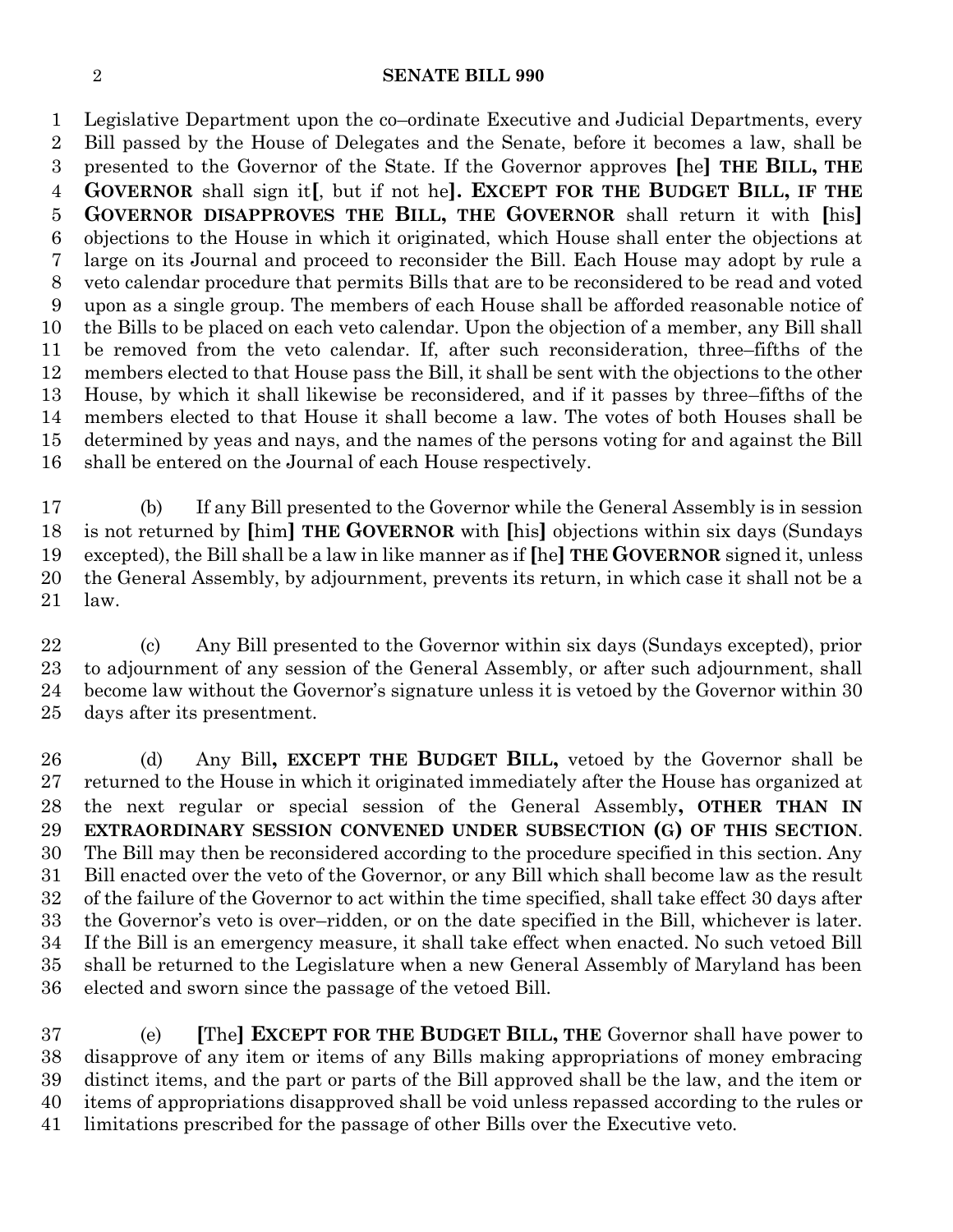**(F) (1) THE GOVERNOR MAY APPROVE OR DISAPPROVE ITEMS IN THE BUDGET BILL AS PROVIDED IN THIS SUBSECTION.**

 **(2) THE GOVERNOR MAY VETO ONLY ITEMS RELATING TO THE EXECUTIVE DEPARTMENT THAT HAVE BEEN INCREASED OR ADDED BY THE GENERAL ASSEMBLY. THE GOVERNOR MAY NOT VETO ANY OTHER ITEMS IN THE BUDGET BILL.**

 **(3) IF THE GOVERNOR VETOES AN ITEM THAT HAD BEEN INCREASED BY THE GENERAL ASSEMBLY AND THE GENERAL ASSEMBLY DOES NOT OVERRIDE THE VETO UNDER SUBSECTION (G) OF THIS SECTION, THAT ITEM SHALL REVERT TO THE APPROPRIATION ORIGINALLY SUBMITTED BY THE GOVERNOR. THE ORIGINAL APPROPRIATION SHALL THEN BE LAW IMMEDIATELY WITHOUT FURTHER ACTION BY THE GOVERNOR.**

 **(4) IF THE GOVERNOR VETOES AN ITEM THAT HAD BEEN ADDED BY THE GENERAL ASSEMBLY AND THE GENERAL ASSEMBLY DOES NOT OVERRIDE THE VETO UNDER SUBSECTION (G) OF THIS SECTION, THAT ITEM SHALL BE VOID.**

 **(5) ITEMS NOT DISAPPROVED BY THE GOVERNOR SHALL BE LAW IMMEDIATELY WITHOUT FURTHER ACTION BY THE GOVERNOR.**

 **(G) (1) IF THE GOVERNOR VETOES AN ITEM IN THE BUDGET BILL, THE GENERAL ASSEMBLY MAY CONVENE IN EXTRAORDINARY SESSION WITHIN 30 DAYS AFTER THE DATE OF THE VETO TO CONSIDER WHETHER TO OVERRIDE THE VETO. IF THE GENERAL ASSEMBLY WISHES TO CONSIDER WHETHER TO OVERRIDE THE GOVERNOR'S VETO OF AN ITEM IN THE BUDGET BILL, THE PRESIDENT OF THE SENATE AND THE SPEAKER OF THE HOUSE OF DELEGATES JOINTLY SHALL ISSUE A PROCLAMATION SPECIFYING THE DATE ON WHICH TO CONVENE IN EXTRAORDINARY SESSION.**

 **(2) THE SOLE PURPOSE OF AN EXTRAORDINARY SESSION UNDER THIS SUBSECTION SHALL BE TO CONSIDER WHETHER TO OVERRIDE THE GOVERNOR'S VETO OF AN ITEM IN THE BUDGET BILL. THE GENERAL ASSEMBLY MAY NOT CONSIDER THE OVERRIDE OF THE GOVERNOR'S VETO OF ANY OTHER BILL.**

 **(3) (I) THE BUDGET BILL SHALL BE RETURNED BY THE GOVERNOR TO THE HOUSE IN WHICH IT ORIGINATED, AND EACH VETOED ITEM SHALL BE CONSIDERED INDIVIDUALLY.**

 **(II) IF THREE–FIFTHS OF THE MEMBERS ELECTED TO THAT HOUSE VOTE TO OVERRIDE THE VETO OF AN ITEM, IT SHALL BE SENT TO THE OTHER HOUSE FOR CONSIDERATION.**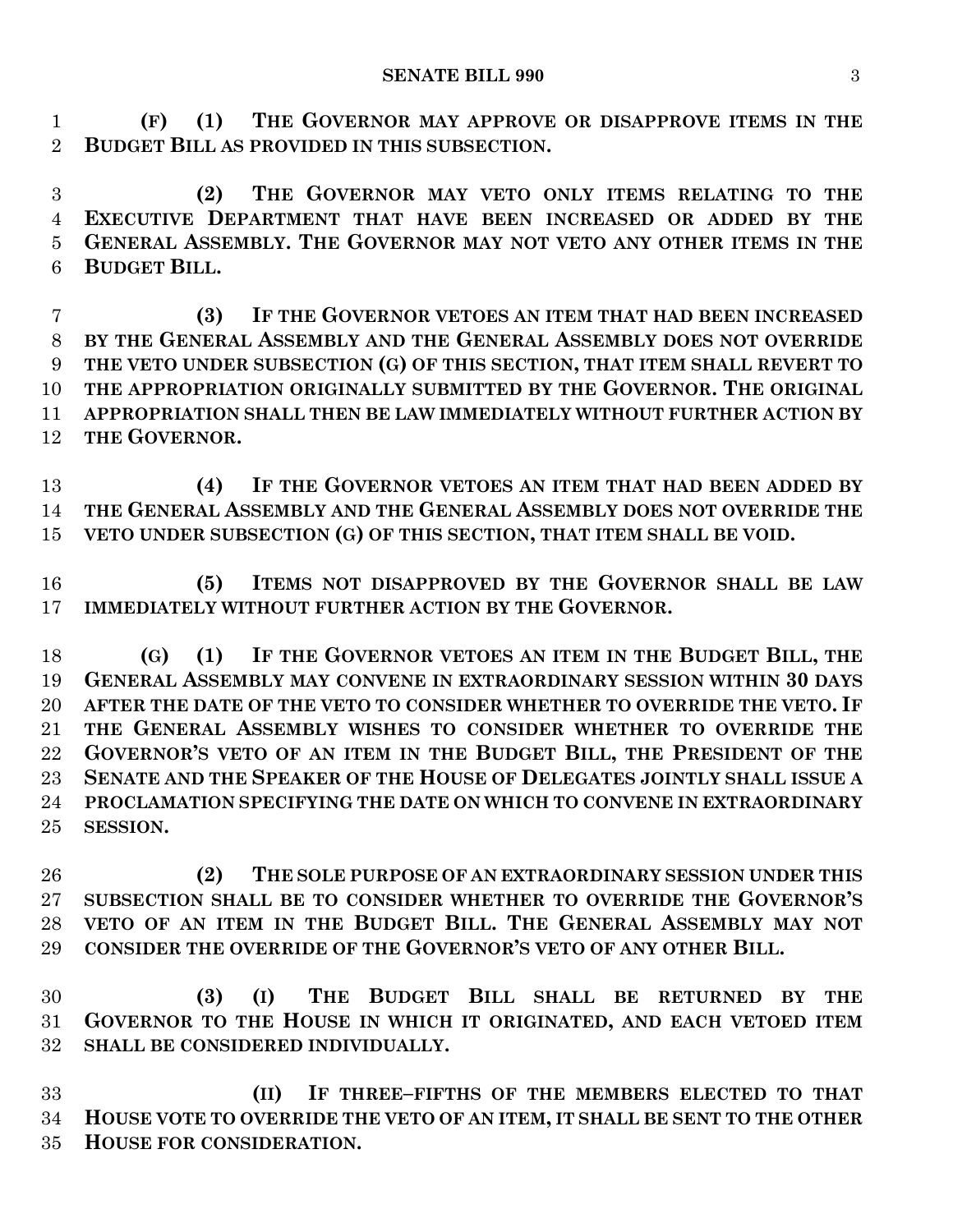**(III) IF THREE–FIFTHS OF THE MEMBERS OF THAT HOUSE VOTE TO OVERRIDE THE VETO OF THE ITEM, THAT ITEM SHALL REVERT TO THE APPROPRIATION ORIGINALLY PASSED BY THE GENERAL ASSEMBLY. THE APPROPRIATION AS ORIGINALLY PASSED SHALL THEN BECOME LAW IMMEDIATELY, WITHOUT FURTHER ACTION BY THE GOVERNOR OR THE GENERAL ASSEMBLY.**

#### **Article III – Legislative Department**

14.

 The General Assembly shall meet on the second Wednesday of January, nineteen hundred and seventy–one, and on the same day in every year thereafter, and at no other time, unless convened **BY JOINT PROCLAMATION OF THE PRESIDENT OF THE SENATE AND THE SPEAKER OF THE HOUSE OF DELEGATES UNDER SECTION 17(G) OF ARTICLE II OF THIS CONSTITUTION OR** by Proclamation of the Governor. **[**A**] THE GOVERNOR SHALL ISSUE A** Proclamation convening the General Assembly in extraordinary session **[**must be issued by the Governor**]**if a majority of the members elected to the Senate and a majority of the members elected to the House of Delegates join in a petition to the Governor requesting that **[**he**] THE GOVERNOR** convene the General Assembly in extraordinary session, and the Governor shall convene the General Assembly on the date specified in the petition. This section does not affect the Governor's power to convene the General Assembly in extraordinary session pursuant to Section 16 of Article II of this Constitution.

52.

 (1) The General Assembly shall not appropriate any money out of the Treasury except in accordance with the provisions of this section.

 (2) Every appropriation bill shall be either a Budget Bill, or a Supplementary Appropriation Bill, as hereinafter provided.

 (3) On the third Wednesday in January in each year, (except in the case of a newly elected Governor, and then not later than ten days after the convening of the General Assembly), unless such time shall be extended by the General Assembly, the Governor shall submit to the General Assembly a Budget for the next ensuing fiscal year. Each Budget shall contain a complete plan of proposed expenditures and estimated revenues for said fiscal year and shall show the estimated surplus or deficit of revenues at the end of the preceding fiscal year. Accompanying each Budget shall be a statement showing: (a) the revenues and expenditures for the preceding fiscal year; (b) the current assets, liabilities, reserves and surplus or deficit of the State; (c) the debts and funds of the State; (d) an estimate of the State's financial condition as of the beginning and end of the preceding fiscal year; (e) any explanation the Governor may desire to make as to the important features of the Budget and any suggestions as to methods for reduction or increase of the State's revenue.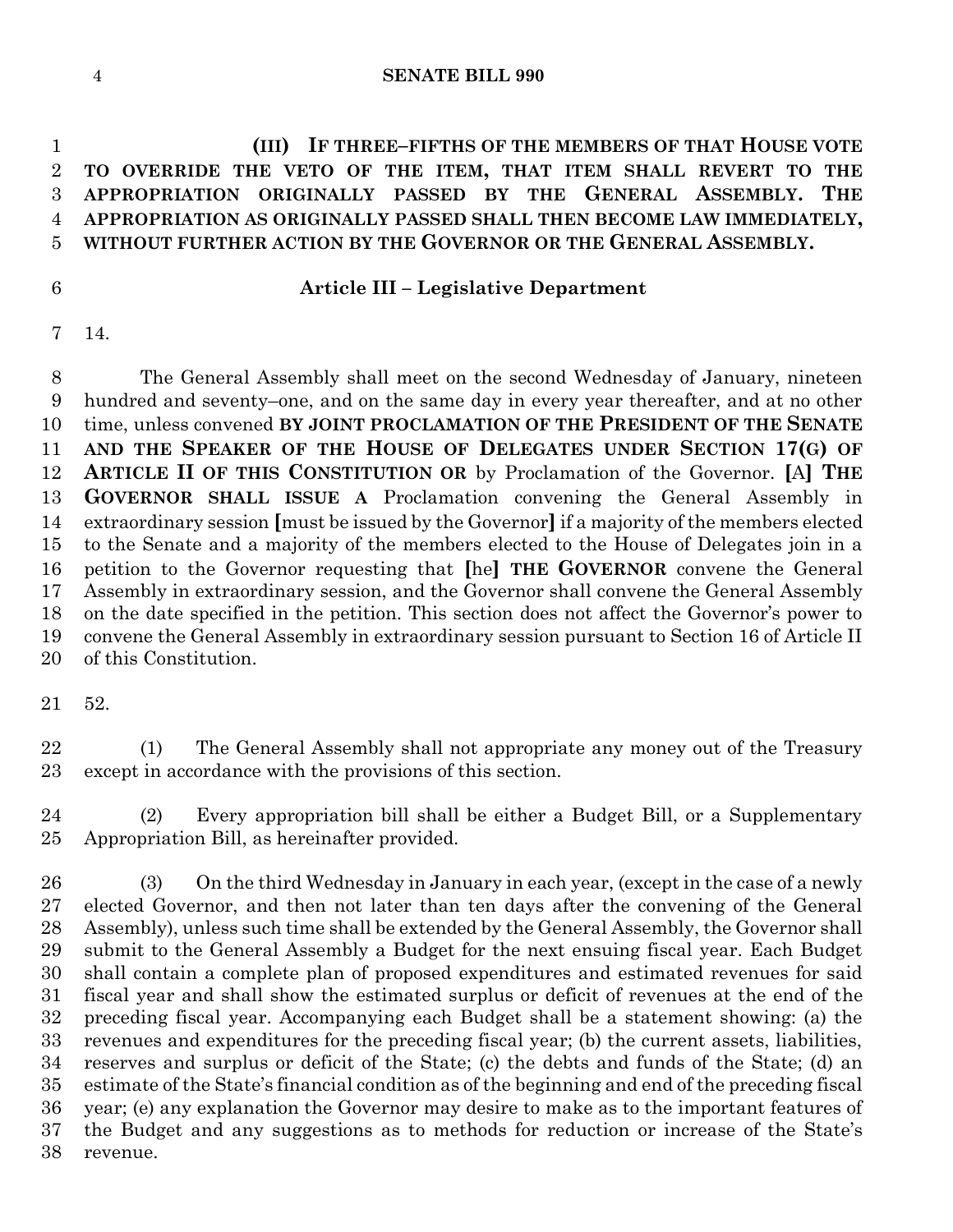**SENATE BILL 990** 5

 (4) Each Budget shall embrace an estimate of all appropriations in such form and detail as the Governor shall determine or as may be prescribed by law, as follows: (a) for the General Assembly as certified to the Governor in the manner hereinafter provided; (b) for the Executive Department; (c) for the Judiciary Department, as provided by law, as certified to the Governor; (d) to pay and discharge the principal and interest of the debt of the State in conformity with Section 34 of Article III of the Constitution, and all laws enacted in pursuance thereof; (e) for the salaries payable by the State and under the Constitution and laws of the State; (f) for the establishment and maintenance throughout the State of a thorough and efficient system of public schools in conformity with Article 8 of the Constitution and with the laws of the State; and (g) for such other purposes as are set forth in the Constitution or laws of the State.

 (5) The Governor shall deliver to the presiding officer of each House the Budget and a bill for all the proposed appropriations of the Budget classified and in such form and detail as he shall determine or as may be prescribed by law; and the presiding officer of each House shall promptly cause said bill to be introduced therein, and such bill shall be known as the "Budget Bill." The Governor may, with the consent of the General Assembly, before final action thereon by the General Assembly, amend or supplement said Budget to correct an oversight, provide funds contingent on passage of pending legislation or, in case of an emergency, by delivering such an amendment or supplement to the presiding officers of both Houses; and such amendment or supplement shall thereby become a part of said Budget Bill as an addition to the items of said bill or as a modification of or a substitute for any item of said bill such amendment or supplement may affect.

 (5a) The Budget and the Budget Bill as submitted by the Governor to the General Assembly shall have a figure for the total of all proposed appropriations and a figure for the total of all estimated revenues available to pay the appropriations, and the figure for total proposed appropriations shall not exceed the figure for total estimated revenues. Neither the Governor in submitting an amendment or supplement to the Budget Bill nor the General Assembly in amending the Budget Bill shall thereby cause the figure for total proposed appropriations to exceed the figure for total estimated revenues, including any revisions, and in the Budget Bill as enacted the figure for total estimated revenues always shall be equal to or exceed the figure for total appropriations.

 (6) The General Assembly shall not amend the Budget Bill so as to affect either the obligations of the State under Section 34 of Article III of the Constitution, or the provisions made by the laws of the State for the establishment and maintenance of a system of public schools or the payment of any salaries required to be paid by the State of Maryland by the Constitution **[**thereof; and the**]. THE** General Assembly may amend the bill by increasing or diminishing **[**the**]** items therein relating to the General Assembly, **[**and**]** by increasing or diminishing **[**the**]** items therein relating to the judiciary, **[**but except as hereinbefore specified, may not alter the said bill except to strike out or reduce items therein, provided, however, that the**] AND BY INCREASING, DIMINISHING, OR ADDING ITEMS RELATING TO THE EXECUTIVE DEPARTMENT PROVIDED THAT THE TOTAL OF THE APPROPRIATION FOR THE EXECUTIVE DEPARTMENT APPROVED BY THE**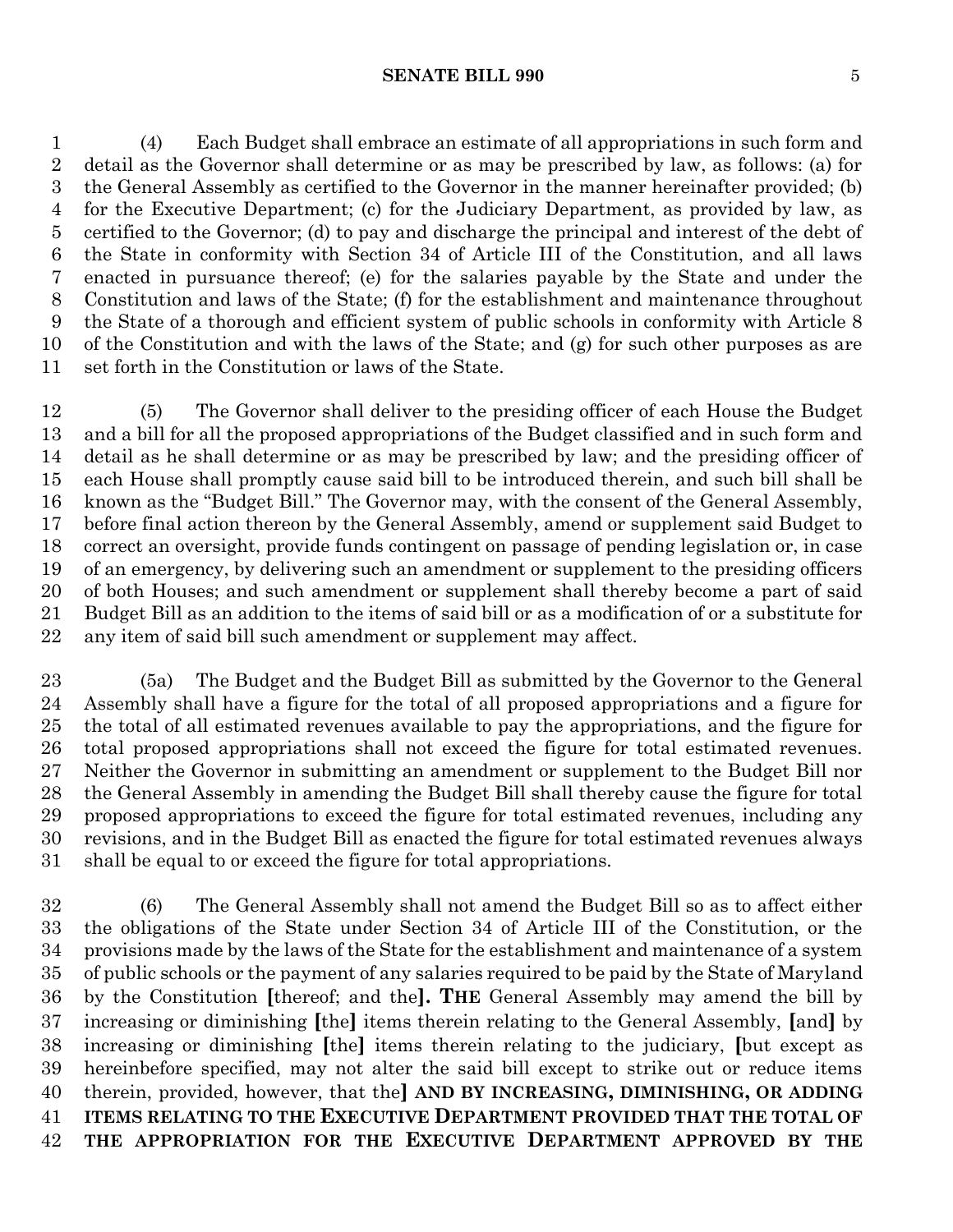#### **SENATE BILL 990**

 **GENERAL ASSEMBLY DOES NOT EXCEED THE TOTAL ALLOWANCE FOR THE EXECUTIVE DEPARTMENT SUBMITTED BY THE GOVERNOR. THE** salary or compensation of any public officer **[**shall**] MAY** not be decreased during **[**his**] THE PUBLIC OFFICER'S** term of office**[**; and such bill, when and as passed by both Houses, shall be a law immediately without further action by the Governor**]**. **IF PASSED BY BOTH HOUSES, THE BILL SHALL BE PRESENTED TO THE GOVERNOR FOR APPROVAL OR DISAPPROVAL ACCORDING TO SECTION 17 OF ARTICLE II OF THIS CONSTITUTION.**

 (7) The Governor and such representatives of the executive departments, boards, officers and commissions of the State expending or applying for State's moneys, as have been designated by the Governor for this purpose, shall have the right, and when requested by either House of the General Assembly, it shall be their duty to appear and be heard with respect to any Budget Bill during the consideration thereof, and to answer inquiries relative thereto.

 (8) Supplementary Appropriation Bill. Either House may consider other appropriations but both Houses shall not finally act upon such appropriations until after the Budget Bill has been finally acted upon by both Houses, and no such other appropriation shall be valid except in accordance with the provisions following: (a) Every such appropriation shall be embodied in a separate bill limited to some single work, object or purpose therein stated and called herein a Supplementary Appropriation Bill; (b) Each Supplementary Appropriation Bill shall provide the revenue necessary to pay the appropriation thereby made by a tax, direct or indirect, to be levied and collected as shall be directed in said bill; (c) No Supplementary Appropriation Bill shall become a law unless it be passed in each House by a vote of a majority of the whole number of the members elected, and the yeas and nays recorded on its final passage; (d) Each Supplementary Appropriation Bill shall be presented to the Governor of the State as provided in Section 17 of Article 2 of the Constitution and thereafter all the provisions of said section shall apply.

 (9) Nothing in this section shall be construed as preventing the General Assembly from passing at any time, in accordance with the provisions of Section 28 of Article 3 of the Constitution and subject to the Governor's power of approval as provided in Section 17 of Article 2 of the Constitution, an appropriation bill to provide for the payment of any obligation of the State within the protection of Section 10 of Article 1 of the Constitution of the United States.

 (10) If the Budget Bill shall not have been finally acted upon by the Legislature seven days before the expiration of the regular session, the Governor shall issue a proclamation extending the session for some further period as may, in his judgment, be necessary for the passage of such bill; but no matter other than such bill shall be considered during such extended session except a provision for the cost thereof.

 (11) For the purpose of making up the Budget, the Governor shall require from the proper State officials (including all executive departments, all executive and administrative offices, bureaus, boards, commissions and agencies that expend or supervise the